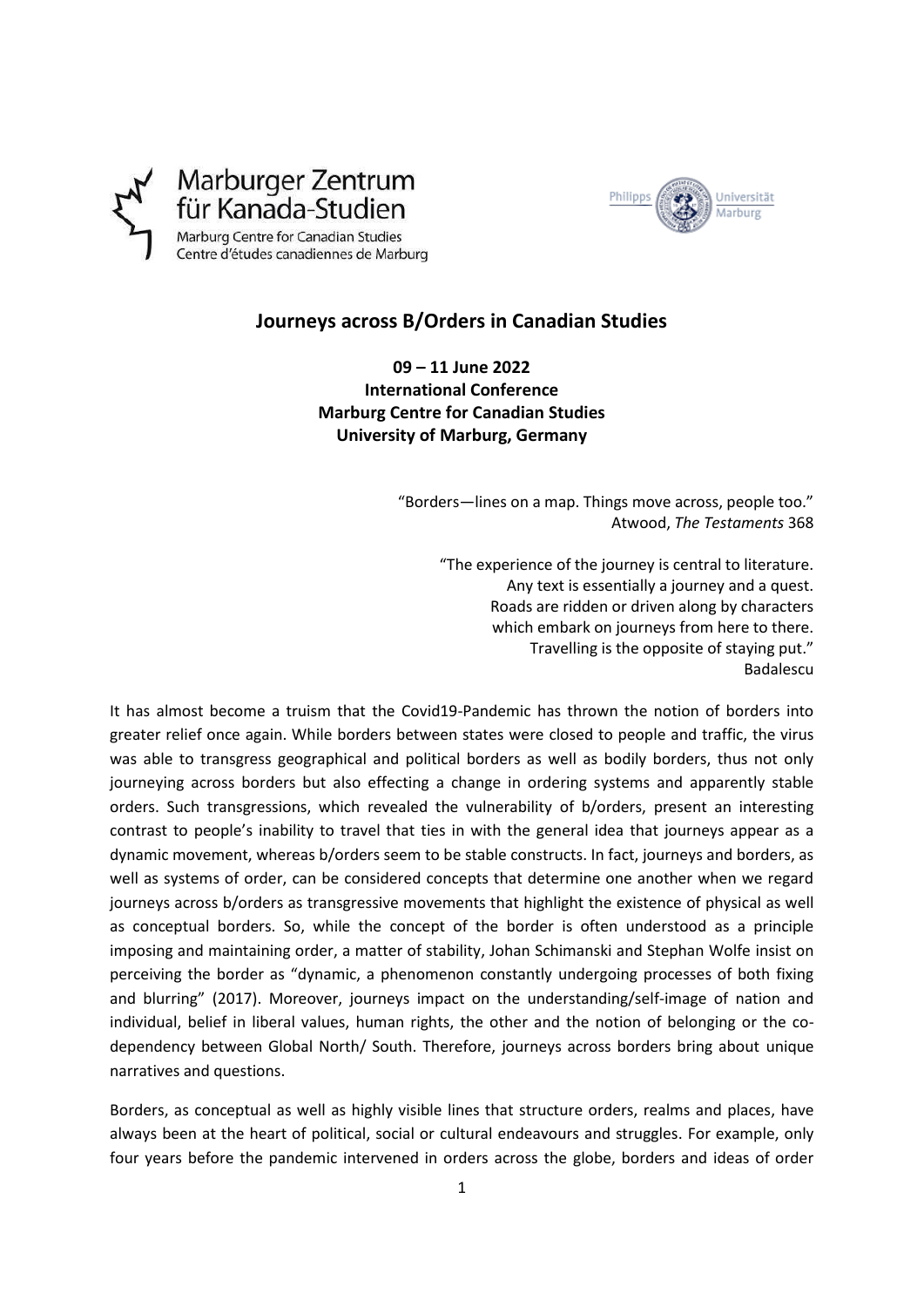became highly visible in migrants' and refugees' attempts to reach places they hoped would provide them with safety from war, hunger, and violence and with a better life. The interplay of bodies and borders in migration or their reciprocal definition and determination highlight how movements produce meaning and raise awareness of material borders and bodies. Such movements raise the question on whether the body of the migrant de/stabilizes the b/order – a question that cannot be limited to geographical journeys but that also includes metaphorical ones (inward/ outward).

Moreover, the legacy of the drawing of borders and establishing ordering systems during colonial times has not vanished from political and cultural debates; a fact that also connects to issues of settlement and land appropriation in Canada, which relegated First Nations communities to specific spaces and thus marginalised them within European ordering systems. The 49<sup>th</sup> parallel, famously the world's longest undefended international boundary, which divides the USA from Canada, has always been highlighted not only as a political or geographical border, but also a border between systems. Both in recent history (think of the rather recent move to Canada by US-citizens after the election of Donald Trump) and in literature (Margaret Atwood's dystopian novels famously conceptualize Canada as a realm of hope) has this border gained fame. However, borders within Canada, e.g. cultural and linguistic borders and their interplay with order(s), or discourses as ordering principles as employed in and by the media, for instance, are also of interest in this regard and so are boundary lines of social conduct and morals. These became highly visible when, for example, photographs showed the young Justin Trudeau engaged in blackfacing before the election in the year 2019. Thus, even though Canada has internationally been considered a prime example of freedom and multiculturality, it can serve as a perfect study case with regard to the fragility of b/orders due to its (partially violent) history, its three-partite structures (First Nations, the Anglo- and the Franco-Canadians), its diverse society, its metaphors (the North, garrison mentality, wilderness) and its rich cultural and literary landscape. All these examples allude to the fact that concepts of order and borders are, just like other human categorisations, dynamic and subject to continuous change.

The conference hence pursues an at least twofold objective: On the one hand, it is interested in an exploration of journeys and borders as well as orders (in the manifold sense of the term) and in the interplay of these concepts in Canadian literature, culture and society, for example. On the other hand, it seeks to explore what Canadian Studies is interested in, how it has developed, what challenges it has been met with, who and what is included or excluded – in short: what borders has it travelled across, what journeys has it undertaken in the last twenty years and what b/orders might it cross in the future?

We are interested in exploring complex but important questions from various viewpoints, such as:

- How can we conceptualize b/orders and journeys from different viewpoints? What tensions are evoked by and between these two terms/concepts? What is the relevance of such concepts for different areas of studies?
- How do (literary) texts engage in negotiations of diverse borders on levels of form and plot? How do such literary narratives tie in with other forms of narratives and of discourses?
- How do journeys across b/orders impact on notions of (self-)image and orders, how can we conceptualize and discuss reciprocal influences and diverse (e.g. spatial and temporal) dimensions of border crossings and what are their effects on social and cultural spheres?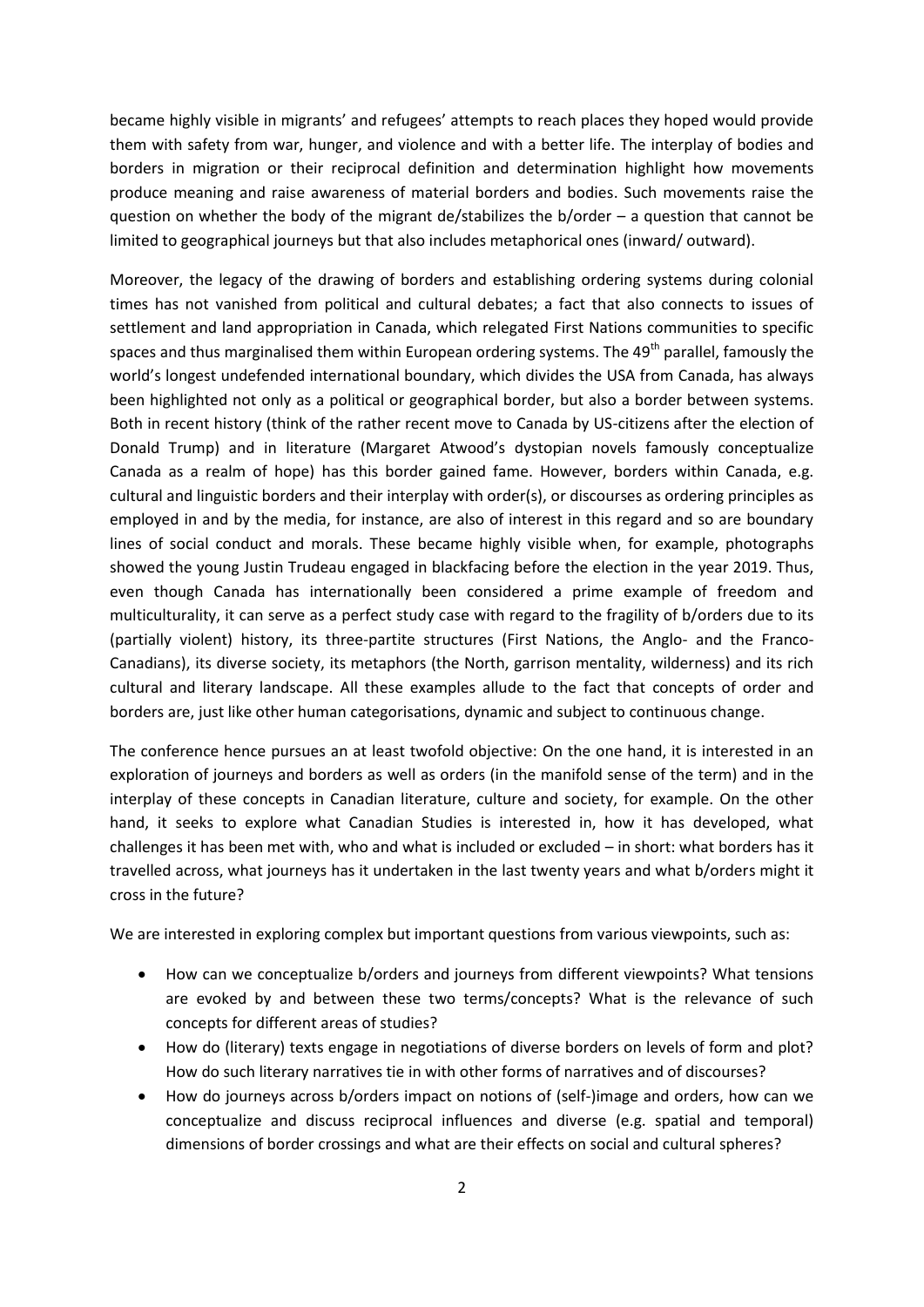- How do notions of order and chaos, of borders and boundaries figure in identity constructions across generations, nations, genders etc.? How do identities relate to b/orders and in what ways do these concepts tie in with identity constructions beyond binaries?
- To what extent can chaos be considered the opposite of order? Can chaos be considered a productive force as well or is it only conceptualized and employed as a threat to established orders in politics and society?
- Where and how did Canadian Studies emerge and where is it going? How did Canadian studies develop in North America, Europe and world-wide? Who and what is in-/excluded (subjects and object of research)? What challenges has it been met with?
- How have relationships between Canada and other countries (and the Commonwealth) developed? How does Canadian studies relate to postcolonial studies?

Taking these questions as possible points of departure, we invite abstracts for papers or proposals for whole panel on diverse topics, which may include, but are not limited to the following:

- b/orders and border crossings in Canadian literature and culture
- the border as metaphor, 'real' and imagined borders
- travel literature and the North
- Re-visiting literary genres and archetypes; the hero's journey
- Ontological boundaries, critical posthumanism and fiction
- Historical journeys and their contribution to the formation of knowledge(s), epistemology and agnotology
- Borderlands, frontier zones, transition zones, and the theme of waiting
- Local voices in border literature, poetry, art, performance
- First Nations and journeys across b/orders
- Appropriation and re-negotiation
- Necropolitics and Necroviolence: Border violence and notions of transgression
- Hierarchical and structural borders; "Natural" borders vs. constructed borders; spatial and temporal b/orders
- Borders and citizenship, identity, belonging, generationality
- Borders and ecology/biodiversity, ecocriticism and cultural ecology
- Refugees'/ immigrants' narratives
- Poetics of ordering space, spatiality and the border
- Borders within nations (states, lands reserved for Indigenous peoples, territories)
- Teaching border narratives, borders and boundaries in the EFL classroom

In line with the interdisciplinary orientation of the Marburg Centre for Canadian Studies, we invite interdisciplinary papers that deal with literature, culture, language, geography, and history, for example, and that employ innovative interdisciplinary approaches.

Please send abstracts for 20-min. talks (300 words max) or proposals for a whole panel (three 20 min. talks) and a short bionote (150 words) in either English or French to boller@anglistik.unisiegen.de and to walaa.said@staff.uni-marburg.de by 15 January 2022. We also encourage early career scholars to send proposals for full talks or for poster presentations (10 - 15 min). Although we encourage and prefer personal meetings and thus attendance in Marburg, we are also looking into the possibilities for a hybrid format. So please specify if you consider a digital attendance.

The conference includes panel sessions, a round table discussion as well as keynote lectures and a reading by acclaimed author Larissa Lai. Confirmed speakers are Prof. Eleanor Ty (Wilfrid Laurier University) and Prof. Astrid Fellner (Saarland University).